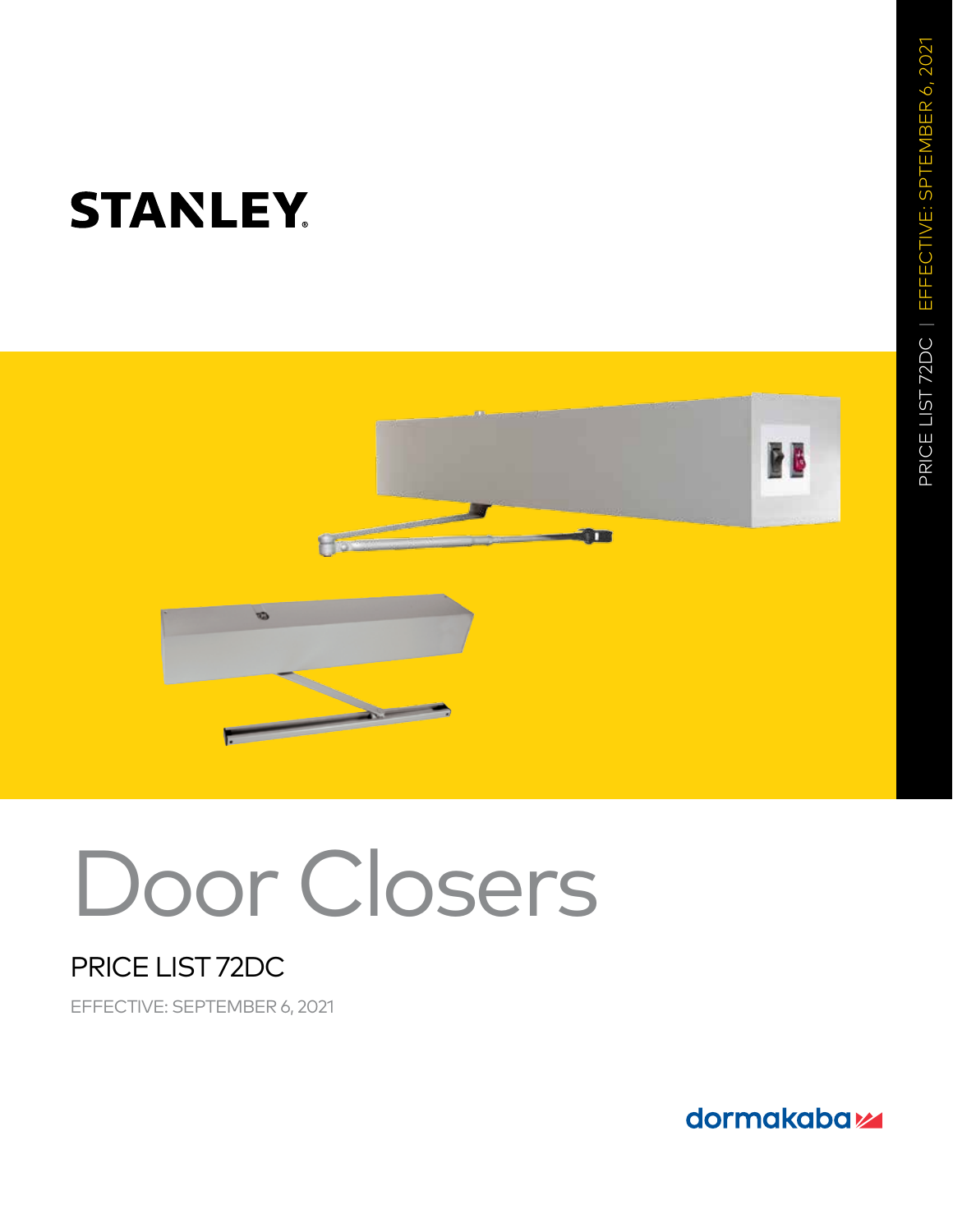### dormakabaz

## What's New

This price book is set to take effect on September 6, 2021. It features new pricing and other details. All changes are listed below for quick reference.

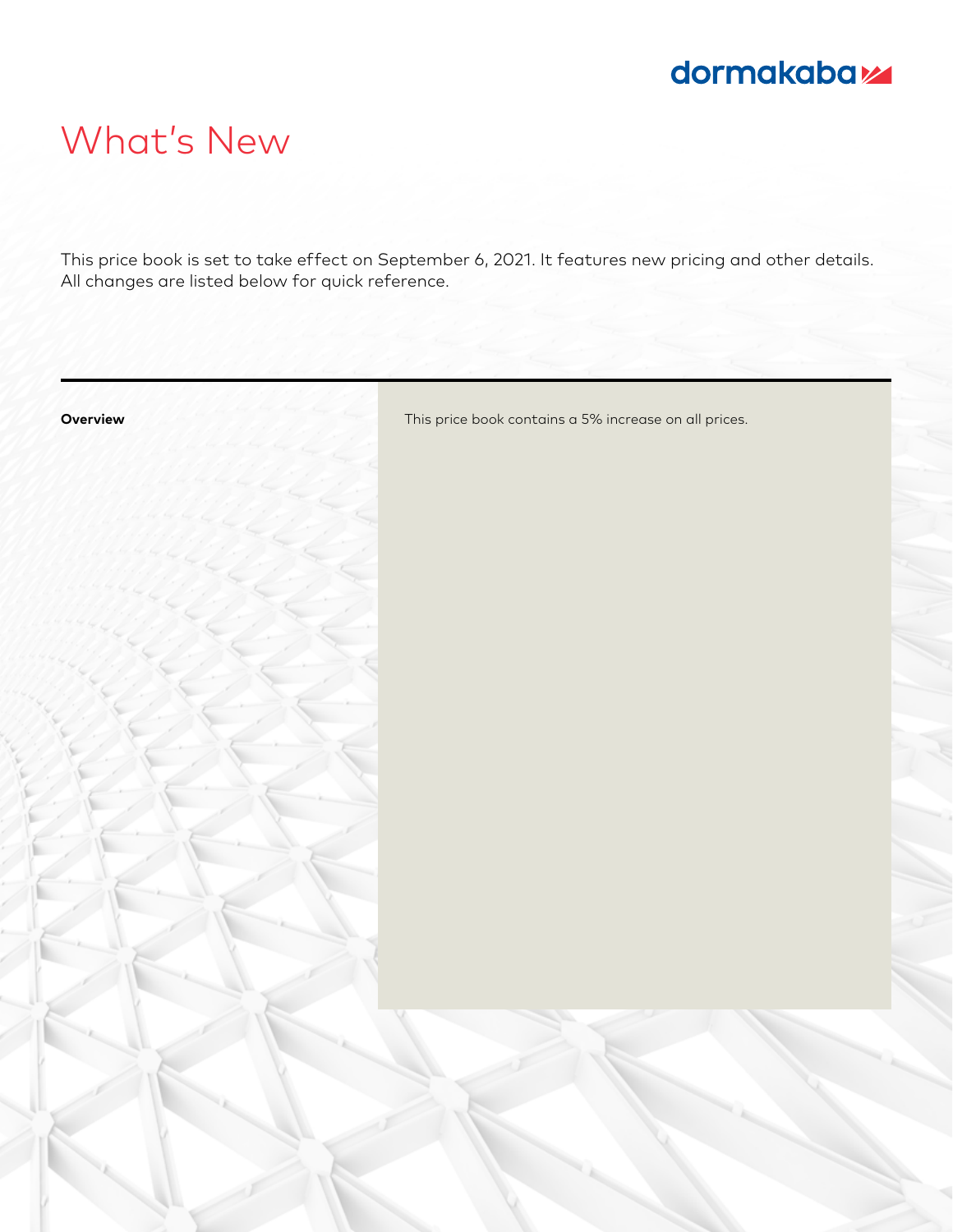### **Contents**

| Terms and Conditions of Sale             | $3 - 4$ |
|------------------------------------------|---------|
| Limited Warranty                         | 5       |
| <b>General Product Information</b>       | 6       |
| How To Order                             | 6       |
| D-4990/D-4990T Low Energy Operator       | 7       |
| Quoting & Ordering                       | $8-9$   |
| <b>Returned Authorization (RA)</b>       | 10      |
| Returned Authorization (RA) Non-Warranty | 10      |
| <b>Fullfillment Issues</b>               | 11      |
| <b>Order Form</b>                        | 12      |
| Return Order Request                     | 13      |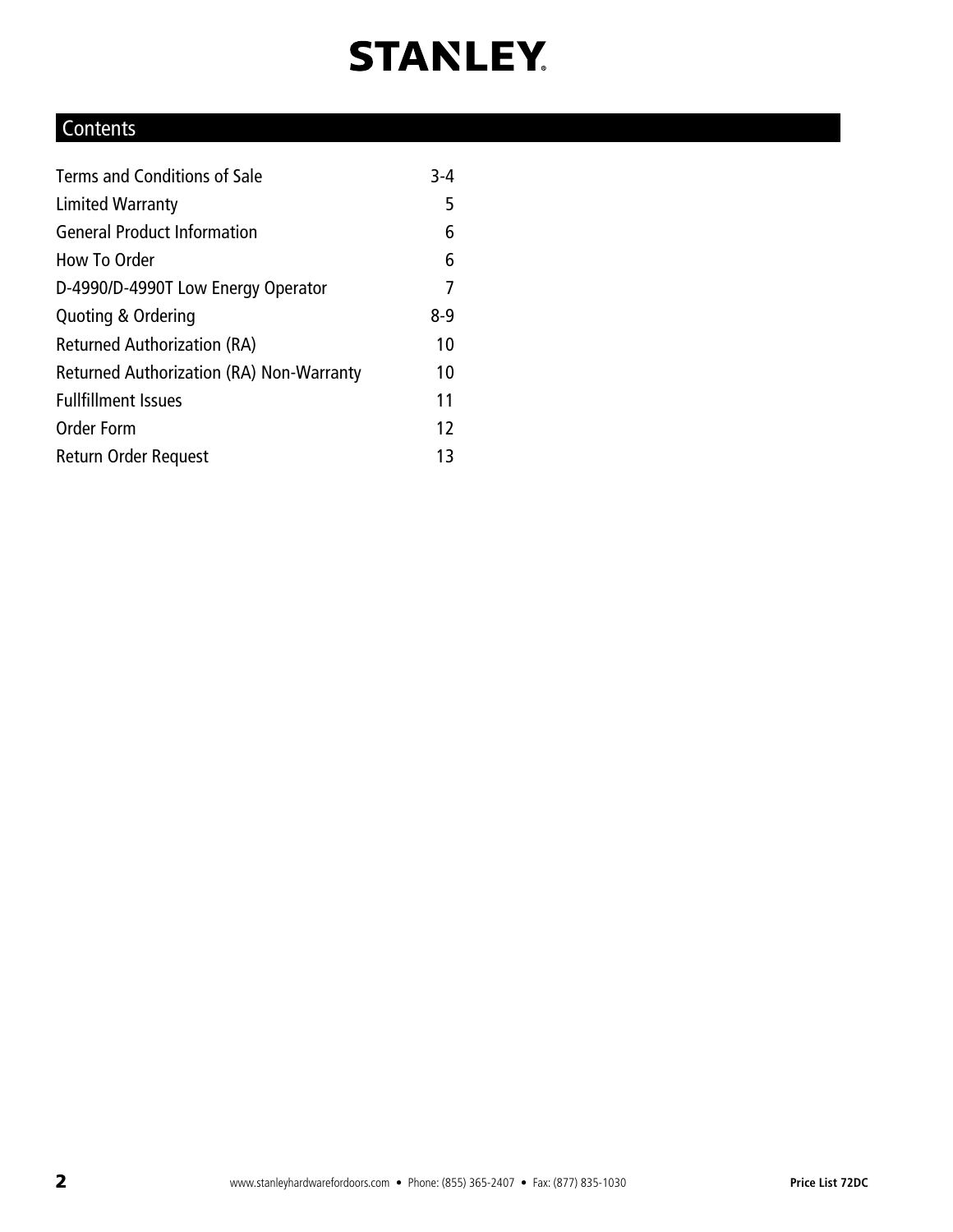### TERMS AND CONDITIONS OF SALE

Acceptance. The following Terms and Conditions of sale are applicable to all Quotations, Contract, Purchase Orders, Order Acknowledgement Forms, and sales of Seller's services and products, and are the only applicable terms and conditions thereto, except for terms establishing prices, quantities, delivery schedules, terms of payment, invoicing, shipping instructions, and the identification of the products associated with each transaction. If any conflict exists between the Terms and Conditions and a Quotation, Purchase Order, Order Acknowledgment form, or sale, these Terms and Conditions shall prevail BY REQUESTING A QUOTATION OF OR-DERING ANY PRODUCTS OR SERVICES FROM SELLER, BUYER AGREES TO ALL THE FOLLOWING TERMS AND CONDITIONS. If a written contract signed by both parties is in existence covering the sale of the goods and services, the terms and conditions of the contract shall control to the extent they are inconsistent with these Terms and Conditions.

1. Order Procedure. Buyer may or may not request the preparation of a Quotation prior to ordering any products or services from Seller. Buyer then shall place a Purchase Order with Seller. By placing a Purchase Order, Buyer makes an offer to purchase products or services from Seller pursuant to these Terms and Conditions. Seller, in its discretion, may accept or reject the Purchase Order. If Seller accepts the Purchase Order, Seller shall issue an Order Acknowledgement Form confirming Buyer's order. No Purchase Order is binding on Seller unless accepted by Seller as provided in these Terms and Conditions.

2. Quotations. All Quotations by Seller are subject to change or withdrawal without prior notice to Buyer unless otherwise specifically stated in the Quotation. All resulting Purchase Orders become effective only if and when approved and accepted in writing by Seller by the issuance of its Order Acknowledgement Form. Seller reserves the right to discontinue manufacture of any products or change products materials, design, or specifications without notice.

#### 3. Site Requirements.

a. The Quotation is contingent upon all work being performed during normal business hours unless otherwise negotiated and a mutually agreeable schedule. The Quotation is calculated on one continuous installation engagement based on acceptable site conditions where other dependent scopes have completed preparation for proposed materials (i.e. electrical work, floor work, adjacent construction). When Buyer has given authorization for work to begin, no other scopes may impede Seller's ability to complete installation in agreed upon area. Seller reserves the right to invoice for costs that are incurred due to unacceptable site conditions or delays by others resulting in additional installation visits.

b. Signed acceptance by Buyer of shop drawings and/or submittals shall be interpreted as acceptance that proposed scope is the correct interpretation of construction documents. Any field verification and/or work required by others as detailed in the submittal will be provided and coordinated by Buyer. Work shall not begin nor shall orders be placed for any projects until all shop drawings and submittals have been approved in writing by Buyer.

4. Warranty. For a period of twelve (12) months from the date of delivery, Seller warrants only that all products sold pursuant to a Quotation or Purchase Order will conform to the description in this Price Book and will be free from defects in workmanship and materials. Extended warranties are available for an additional cost. Seller is not responsible for defects or damages caused by wear and tear, consumable materials, vandalism, fires, storms, floods, acts of God, misuse, abuse or alteration by any company other than Seller. Seller further warrants that Buyer will receive good and valid title to the products. Any claim on account of nonconforming or defective products or for any other cause whatsoever shall conclusively be deemed waived by Buyer unless written notice thereof is given to Seller promptly after discovery but no later than sixty (60) days from date of shipment. Seller shall have the right either to replace or repair any nonconforming or defective products, to refund the purchase price upon return of the products, or to grant a reasonable allowance on account of such nonconformance or defect Seller's liability and Buyer's exclusive remedy for nonconforming or defective products shall be limited solely to

replacement, repair, refund, or allowance as Seller may elect. Seller shall be given reasonable opportunity to investigate all claims and no materials shall be returned to Seller until after inspection and approval by Seller and receipt by Buyer of written shipping instructions from Seller. Buyer acknowledges and agrees that the remedies set forth in this paragraph are Buyer's exclusive remedies for the delivery of nonconforming or defective products.

#### Additional Warranties

a) No credit will be provided for any work completed by others during warranty term.

b) Warranty work will be performed during normal business hours with our standard response times. Any warranty work taking place beyond normal business hours or with expedited response time may be billable.

c) Products repaired or replaced under the warranty are warranted only through the remainder of the original warranty period.

Disclaimer of Further Warranties. Except as set forth above, there is no warranty, representation, or condition of any kind, express or implied (including no warranty of merchantability or fitness of the products for any use contemplated by Buyer) concerning Seller's products or services and none shall be implied by law.

5. Limitation of Liability and Remedies. Seller shall not be liable, and Buyer waives all claims against Seller for any incidental, consequential, or special damages, including without limitation, lost revenues and profits even if Seller has been advised of the possibility of such damages. Buyer's exclusive remedy for any cause of action under these Terms and Conditions is a claim for damages and in no event will damages or any other recovery of any kind against Seller exceed the purchase price of the specific products or services as to which the claim is made. Seller will not be liable to Buyer for any loss, damage, or injury to persons or property resulting from the handling, storage, transportation, resale, or use of the products in manufacturing processes, or in combination with other substances, or otherwise.

6. Intellectual Property Indemnification. (a) Seller agrees to defend, indemnify and hold Buyer harmless against any claims, costs, damages, liability and expenses resulting from actual or alleged patent, trademark, or copyright infringement, misappropriation of confidential information, or violation of any other intellectual property right, domestic or foreign, in the selling or use of any part or product that is owned by Seller and that pertains to the subject matter of a Quotation, Purchase Order, or sale of products or services (provided that the product is not modified in anyway by Buyer or any other party, and that the product is used in the manner intended by Seller). If a suit or claim results in any injunction or any other order that would prevent Seller from supplying any product falling under a Quotation, Purchase Order, or sale, or if the result of such a suit or claim would, in the reasonable opinion of Seller, otherwise cause Seller to be unable to supply such products, Seller shall have the right, at its option, if it so chooses, to do one or more of the following: (i) secure an appropriate license to permit Seller to continue supplying the products to Buyer; (ii) modify the relevant product so that it becomes non-infringing, provided that any modification does not cause any material change to the operation or performance of the product; or (iii) replace the relevant product with a noninfringing but practically equivalent product. (b) Buyer agrees to defend, indemnify, and hold Seller harmless against any claims, costs, damages, liability and expenses resulting from actual or alleged patent, trademark, or copyright infringement, misappropriation of confidential information, or violation of any other intellectual property right, domestic or foreign, in the making, using or selling of any product or using any process that is owned by Buyer or is designed or specified by Buyer and that pertains to the subject matter of a Quotation, Purchase Order, or sale.

7. Ownership of Inventions. All drawings, know-how, designs, confidential information, and the like disclosed to Buyer by Seller and all rights therein will remain the property of Seller. Buyer shall have no claim to, ownership interest in, no license to, or no rights to any information provided or communicated by Seller.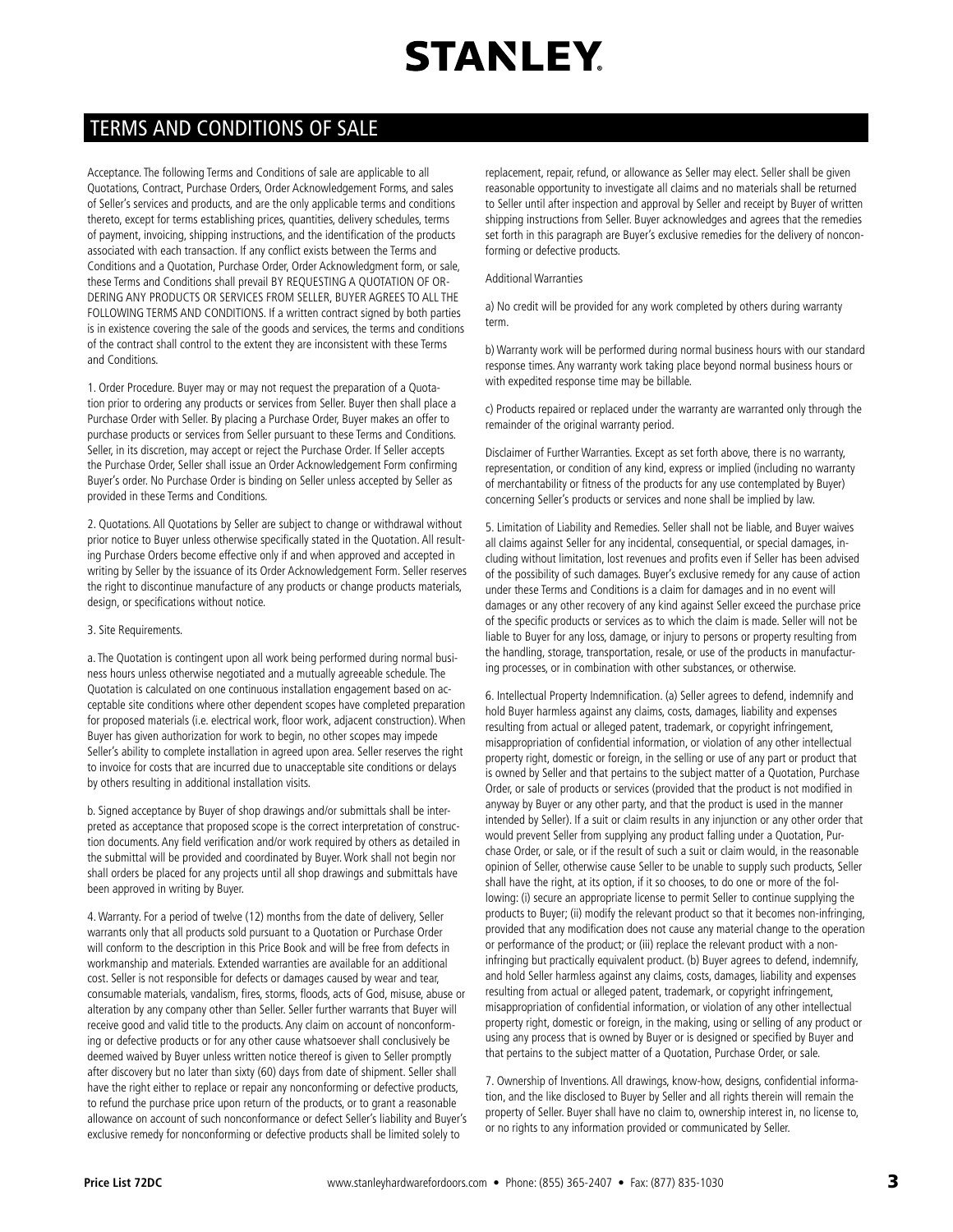### TERMS AND CONDITIONS OF SALE (continued)

8. Lead Times. If applicable, lead times are based on standard requirements by factory to provide materials proposed. Ship dates will be provided as estimate only once order is placed with the factory. Adequate packaging will be provided for any normal shipping circumstance such that materials will be protected and labeled as required. Special packaging may be provided for an additional expense. Shipping will be cost effective unless expedited fees are accepted by Buyer. If materials are to be provided to job site or Buyer location, dormakaba will make an informed decision as to the best instruction to provide the shipping company. If materials are not required to have direct delivery, materials will be brought to branch for pickup by Buyer. All freight terms shall be FOB. Any claims for damage in transit or lost freight, receiving, and inspection of materials is the responsibility of Buyer. It is a requirement of Buyer to inspect and review all materials prior to accepting shipment.

9. Title/Risk of Loss. All products shall be shipped FOB Seller's manufacturing facility to Buyer's designated delivery location. Unless otherwise agreed by the parties, Seller shall select the method of and carrier for the products. Seller reserves the right to ship items in a single or in multiple shipments. Title and risk of loss to products ordered passes to Buyer upon delivery of the products to the freight carrier. Unless mutually agreed upon in writing, shipping dates are approximate and are based upon prompt receipt of all necessary information.

10. Prices. Quoted price is valid for 90 days. Seller reserve the right to revise quotations after the 90 days. All accepted Purchase Orders are subject to Seller's price in effect at time of shipment. Buyer shall be responsible for any increase in freight rates or transportation charges occurring after Seller prepared the Order Acknowledgment Form. on the Order Acknowledgment Form. Buyer shall pay to Seller in addition to the purchase price the amount of all fees, duties, licenses, and all sales, use, privilege, occupation, excise, or other taxes, federal, state, local, or foreign which Seller is required to pay or collect in connection with products or services sold to Buyer.

11. Payments. Unless otherwise agreed in writing between the parties, all Seller's invoices are payable within thirty (30) days of their date. Time is of the essence. Interest on past due amounts will be assessed at the rate of 1.5% per month (18% per annum), or the maximum allowable by law. Seller reserves the right to full payment upon completion of work unless credit is pre-established. For any work requiring materials purchase or scheduling, a 50% deposit is due at time of proposal acceptance. Twenty percent (20%) of the Quotation, Purchase Order value may be billed after job award. Joint check agreements may be requested at the discretion of Seller. If payment is outstanding for any one account, work may be stopped and outstanding orders cancelled until account is restored. Should Seller require the use of collection, attorney's fees, or fees for insufficient funds, Buyer agrees that these funds will be repaid to Seller. Seller retains the right to file a lien against all or part of the property being improved. Seller reserves the right to add a 2.5% charge if invoice becomes delinquent beyond terms.

12. Cancellation. In the event a Buyer's Purchase Order and the issuance of an Order Acceptance Form is cancelled, it will be subject to standard 20% restocking fees, cancellation fees, engineering fees, materials & freight costs incurred, and administrative fees. Standard cancellation is 20% of order as long as no materials have been ordered. Should Buyer release material orders, Buyer will be liable for that portion of the job and 20% of the remaining amount of work unperformed/unordered.

13. Storage. If applicable, Seller reserves the right to implement a storage fee if delivery is delayed after agreed upon date. Should project timeline require storage of materials, Seller reserves the right to bill for those materials at the time they have been received at a Seller location, Buyer location, or at job site. Certificate of insurance for stored materials can be provided to Buyer upon request. Signed acceptance by Buyer of shop drawings and/or submittals shall be interpreted as acceptance that proposed scope is the correct interpretation of construction documents. Any field verification and/or work required by others as detailed in the submittal will be provided and coordinated by Buyer.

14. Insolvency. Seller may, at any time or times, suspend performance of any order or require payment in cash, security, or other adequate assurance satisfactory to Seller when, in Seller's opinion, the financial condition of Buyer or other grounds for insecurity, including the filing of a petition for bankruptcy, warrant such action.

15. Force Majeure. Seller shall not be liable for any delay in fulfilling any order due to (a) fires, floods, strikes, or other labor disputes, accidents to machinery, acts of sabotage, riots, precedence or priorities granted at the request or for the benefit, directly or indirectly, of the federal or any state government or any subdivision or agency thereof, delays in transportation or lack of transportation facilities, restrictions imposed by federal or state legislation or rules of regulations thereunder; or (b) any cause beyond the control of Seller.

16. Ownership of Equipment. Unless otherwise agreed in a writing, all material, equipment, facilities, and special tooling, which term includes but is not limited to jigs, dies, fixtures, molds, patterns, special taps, special gauges, special test equipment, and manufacturing aids and replacements thereof, used in the manufacture of the products covered by any order shall remain the property of Seller. Any material, tooling, and equipment furnished to Seller by Buyer shall be and remain the personal property of Buyer with the title to and right of possession remaining in Buyer.

17. Confidential Information. All information furnished or made available by Seller to Buyer in connection with a transaction shall be held in confidence by Buyer. Buyer agrees not to use such information or disclose such information to others without Seller's prior written consent. The obligations of this paragraph does not apply to any information which (a) at the time of disclosure was, or thereafter becomes, generally available to the public by publication or otherwise through no breach by Buyer of any obligation herein, (b) Buyer can show by written records was in Buyer's possession prior to disclosure by the disclosing party, (c) is legally made available to Buyer by or through a third party having no direct or indirect confidentiality obligation to Seller with respect to such information, (d) was independently developed by Buyer without use of any of Seller's confidential information, or (e) is required to be disclosed pursuant to applicable law.

18. Waiver. No waiver by Seller of any of these Terms and Conditions shall be effective unless explicitly set forth in writing and signed by Seller. No failure to exercise, or delay in exercising, any rights, remedy, power, or privilege arising from these Terms and Conditions shall operate or be construed as a waiver thereof, nor shall any single or partial exercise of any right, remedy, power, or privilege hereunder preclude any other or further exercise thereof or the exercise of any other right, remedy, power or privilege.

19. Assignment. No assignment of any right or interest or delegation of any obligation or performance of Buyer under this order may be made without the prior written consent of Seller. Any attempted assignment or delegation will be wholly void and totally ineffective for all purposes.

20. Choice of Law. All sales, agreements for sale, offers to sell, proposals, acknowledgments and contracts of sale, including, but not limited to, Purchase Orders accepted by Seller, shall be considered a contract under the laws of the State of Delaware, and the rights and duties of all persons, and the construction and effect of all provisions hereof, shall be governed by and construed according to the laws of the State of Delaware.

21. Integration Clause. These Terms and Conditions constitute the entirety of terms and conditions, except as set forth in paragraph one, governing the sale and purchase of products and services sold by Seller. No modification of these Terms and Conditions shall be of any force or effect unless in writing and signed Seller and Buyer. Buyer may desire to utilize its own form of acknowledgment or acceptance of these Terms and Conditions. However, the use of any such form shall be for convenience only. No modification of these Terms and Conditions shall be affected by the acknowledgment or acceptance of purchase orders, shipping instruction forms, bills of lading or any other document containing terms or conditions at variance with or in addition to those set forth herein, all such varying or additional terms being hereby objected to and rejected by Seller and deemed to be waived by Buyer.

Rev 3-21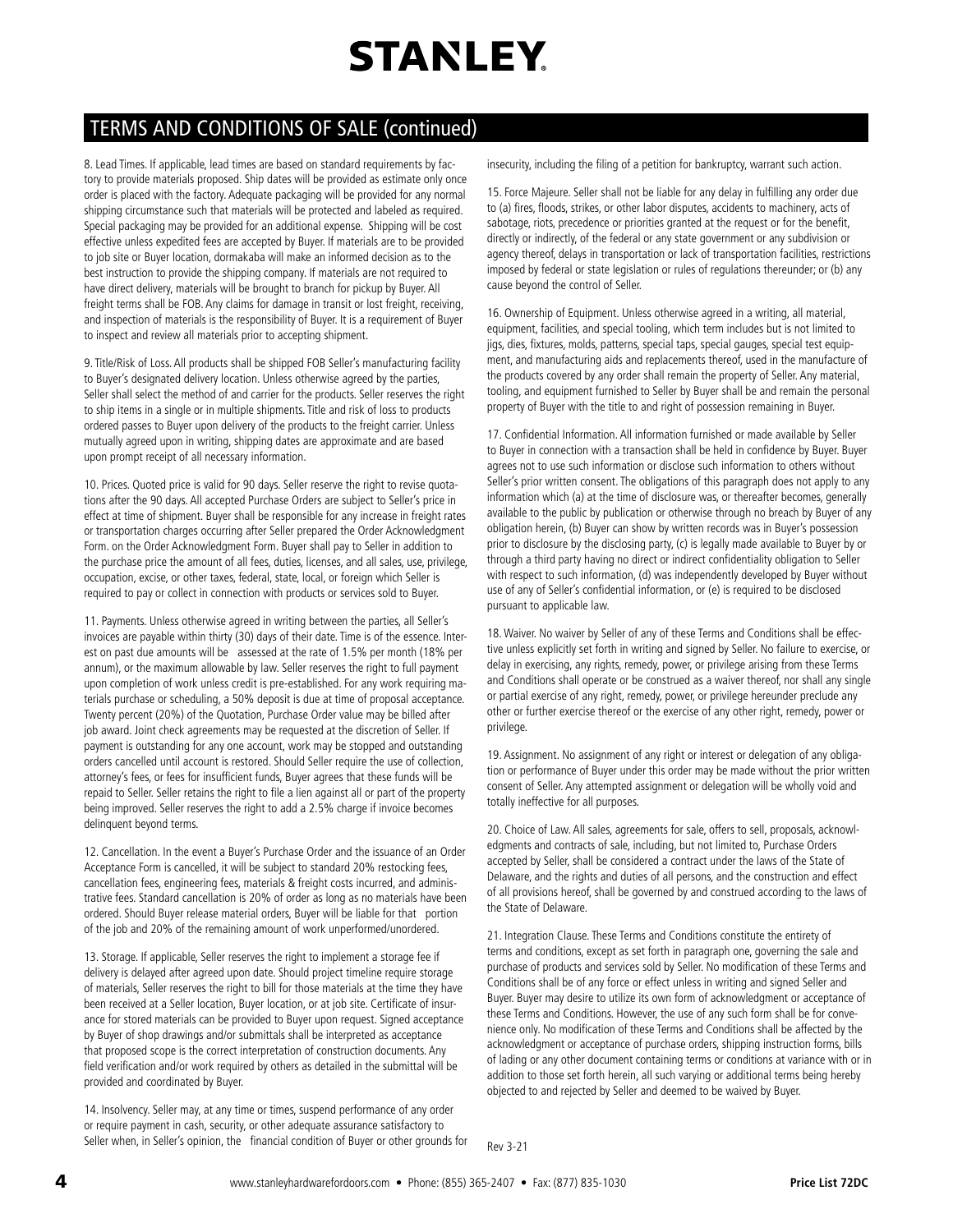### LIMITED WARRANTY

**What is Covered**: dormakaba USA Inc. ("dormakaba USA") warrants that **Door Closer models D4990** manufactured by dormakaba USA and sold under its trade name "**STANLEY**" are free of defects in materials and workmanship as outlined below. The sole and exclusive liability of dormakaba USA under this warranty is limited to the repair or replacement of any Product or component part covered by the warranty at the sole discretion of dormakaba USA.

Who is Covered: This warranty is extended only to dormakaba USA distributors of products and the end user who purchases products for purposes other than resale (collectively, "Purchaser").

#### **Hardware Warranty Period**:

- **Stanley Door Closer mechanical products** shall be warranted for thirty (30) years from date of sale.
- **Stanley Door Closer electrical products** shall be warranted for one (1) year from date of sale.
- **Finishes** shall be warranted for three (3) years from date of sale excluding 10B/613 "Oil Rubbed Bronze" finish.

#### **Wi-Q™ Technology and Offline Series**:

- dormakaba USA warrants that all software shall be free from defects in materials and workmanship and will function in substantial accordance to the specifications for a period of one (1) year from the date of installation.
- Specific Limitations: This warranty does not cover any post-sales technical support under the following circumstances:
	- Problems caused by misuse of software or hardware
	- Failure to provide a network connection or site phone line for a modem connection, if deemed necessary by dormakaba USA
	- Technical support for network software products
	- Technical support for software installed on computer hardware or computer operating system that is no longer commercially available for purchase.

**Warranty Claims**: Any Products believed to be defective as covered by this warranty may not be returned without prior written Returned Materials Authorization (RMA) from dormakaba USA Product Support (855) 365-2407 covering specific items and quantities within thirty (30) days from the discovery of the alleged defect(s). dormakaba USA will inform the purchaser where to ship said Product(s), shipping charges prepaid by you, for examination. In the event such examination reveals a defect covered by this warranty; dormakaba USA will, at its sole option, repair or replace the Product, and return it or its replacement to the purchaser, with charges only for shipping.

**Exclusions:** This warranty specifically excludes, and dormakaba USA shall not be held responsible for the following:

- a) COSTS ASSOCIATED WITH INSTALLING, REMOVING OR REINSTALLATION OF THE PRODUCT.
- b) Damage caused by Product malfunction or failure attributable to acts of God.
- c) Improper use or installation.
- d) Poor or no maintenance.
- e) Work performed by someone other than an Authorized dormakaba USA technician.
- f) Failure to follow dormakaba USA's operating instructions or environmental specifications.
- g) Incorrect application, modification, vandalism, erosion or corrosion, shipping and/or handling, improper storage, accident, misuse, abuse or any other cause not within the control of dormakaba USA.
- h) This warranty is void if any modification is made to the warranty product, regardless of whether the modification causes or contributes to the alleged defect.
- All modifications are made at the risk and expense of the party making the modifications.
- i) dormakaba USA shall not be liable for any repairs, replacements, or adjustments to the product or any costs of labor performed by the Purchaser or others without dormakaba USA's prior written approval.
- j) dormakaba USA provides no warranty or guarantee that its cores and/or cylinders will function properly or be mechanically compatible with products not manufactured by dormakaba USA.
- k) The US10B/613 finish is considered to be a living finish that will change over time with use and age and is expressly excluded from this warranty. The finish changes that occur are indicative of normal wear and tear and reflect the essence of a living finish. The finish changes are not considered manufacturing defects and are not covered by this warranty.

**Third Party Warranty**: Except as otherwise provided above, dormakaba USA makes no warranty, express or implied, with regard to third party hardware or software and expressly disclaims the implied warranties or conditions of merchantability or merchantable quality, fitness for a particular purpose, title, infringement and those arising by statute or otherwise in law. Customer's sole recourse for warranty claims is with the manufacturer of the Product. However, dormakaba USA agrees to pass through any third party warranty that dormakaba USA receives from the manufacturer of the Products to Purchaser. The extent of any third party warranty details, terms and conditions, remedies and procedures may be expressly stated on, or packaged with, or otherwise accompanying the Products.

LIMITATION OF WARRANTIES: THIS WARRANTY IS GIVEN EXPRESSLY AND IN PLACE OF ALL OTHER WARRANTIES, EXPRESS OR IMPLIED, INCLUDING ANY IMPLIED WARRANTIES OF MERCHANTABILITY OR FITNESS FOR PARTICULAR PURPOSE. THERE ARE NO UNDERSTANDINGS, AGREEMENTS, REPRESENTATIONS, OR WAR-RANTIES NOT SPECIFIED HEREIN.

dormakaba USA SHALL NOT, IN ANY EVENT, BE LIABLE FOR ANY CONSEQUENTIAL, INCIDENTAL, INDIRECT, SPECIAL OR PUNITIVE DAMAGES SUFFERED BY PUR-CHASER OR ANYONE CLAIMING BY, THROUGH OR UNDER PURCHASER, AS A RESULT OF THE CONDITION OF THIS PRODUCT, OR ANY PART OR PORTION THEREOF.

SOME STATES DO NOT ALLOW LIMITATIONS ON HOW LONG AN IMPLIED WARRANTY LASTS OR PROHIBIT THE EXCLUSION OR LIMITATION OF INCIDENTAL OR CONSEQUENTIAL DAMAGES, SO THE ABOVE LIMITATION AND EXCLUSIONS MAY NOT APPLY IN YOUR STATE.

THIS WARRANTY IS GOVERNED BY THE LAW OF THE STATE OF INDIANA WITHOUT REGARD TO ITS CONFLICTS OF LAW PRINCIPLES. dormakaba USA AND PURCHASER AGREE THAT THE UNITED NATIONS CONVENTION ON CONTRACTS FOR THE INTERNATIONAL SALE OF GOODS SHALL NOT APPLY TO SALE OF THE PRODUCTS COVERED BY THIS WARRANTY.

May 2018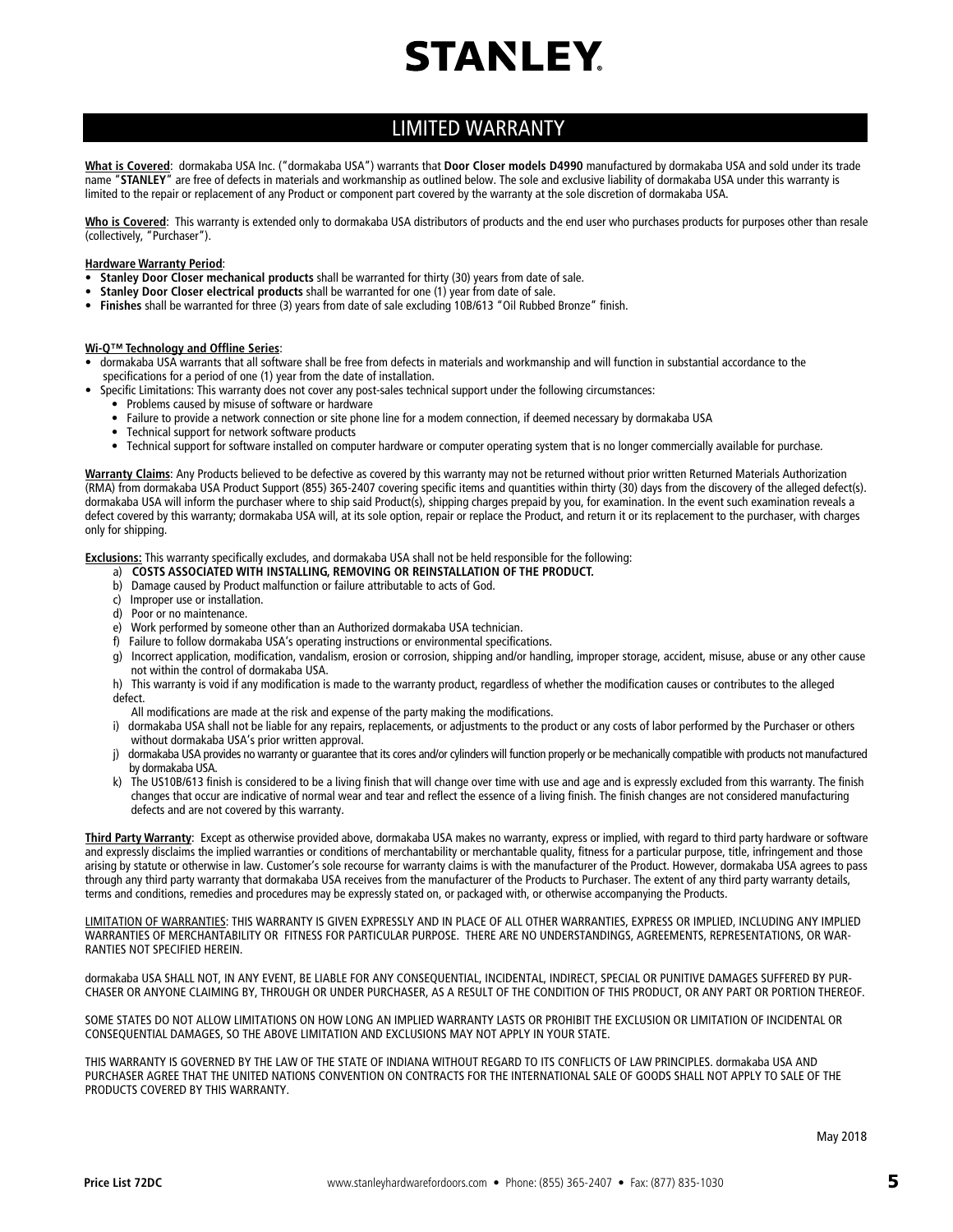### General Information

### Handing



#### Closing Power Adjustment

Closers with spring power adjustment to size (6) are set at size (3) before leaving the factory. Closers with spring power adjustment from 1-4 or 1-5 are set at size (2) before leaving the factory.



#### Thru Bolts and Sex Nuts

When thru bolting is ordered, factory will furnish sex nuts for use with the machine screws furnished with the closer Nuts are sized to accommodate 1-3/4" thick doors.

| D-4550 - 12/24 thread | \$2.00 |
|-----------------------|--------|

#### Security Screws

All mounting screws will be Torx pin tamper resistant machine screws. Available for Heavy Duty Arm applications only Specify SEC Security Screws.

### Delayed Action

A delayed action feature is available with this series for all applications and arms. The feature permits the door to close very slowly through the delayed action cycle range To order, suffix DA to closer number.





Advanced Variable Backcheck (AVB) optional

Cylinder starts backcheck at approximately 45º instead of the normal 75º Add suffix "AVB" to selected cylinder. When combined with Delayed Action consult factory for special template (Heavy Duty Arm applications).

### ANSI and UL Specifications

The Stanley door closers Series meet the

requirements of the ANSI/BHMA Standard A156.4 – 2000 Grade 1. Underwriters' Laboratories and Underwriters' Laboratories of Canada Listing.

"For Self-Closing Doors Without Hold-Open feature" on R7551®.

### How To Order

#### **Options: add suffix** AVB - Advanced Variable Backcheck (optional) DA - Delayed Action (optional) LL - Lead Lined Cover (optional) MC - Metal Cover (optional) **Fasteners:**  Size: 0 - (refer to individual closer) 1 - size 1-5 Model No. **CLOSERS** Arm Type: add suffix L - Long Rod Forearm (TJ only)<br>H - Standard Hold-Open - Standard Hold-Open HL - Standard Hold-Open w/ Long Rod & Shoe PH - Parallel Hold-Open EDA - Heavy Duty Arm EH - Electronic Hold-Open<br>H-EDA - Heavy Duty Arm w/ H - Heavy Duty Arm w/ Hold-Open S - Heavy Duty Arm w/ Stop<br>CS - Heavy Duty Arm w/ Comp - Heavy Duty Arm w/ Compression Stop HS - Heavy Duty Arm w/ Hold-Open & Stop<br>HCS - Heavy Duty Arm w/ Hold-Open & Comp - Heavy Duty Arm w/ Hold-Open & Comp Stop T - Track Mount HT - Track Mount w/ Hold-Open<br>TCS - Track Compression Stop - Track Compression Stop **CLD-4550DAEDA × 689 × SN**  Finish: 689 - Aluminum 690 - Statuary Bronze 691 - Bronze 693 - Black 695 - Dark Bronze 696 - Brass Finish Option: SRI - Special Rust Inhibitor \* Wood & Machine Screws Furnished Standard SN - Sex Nuts & Bolts SEC - Security Screws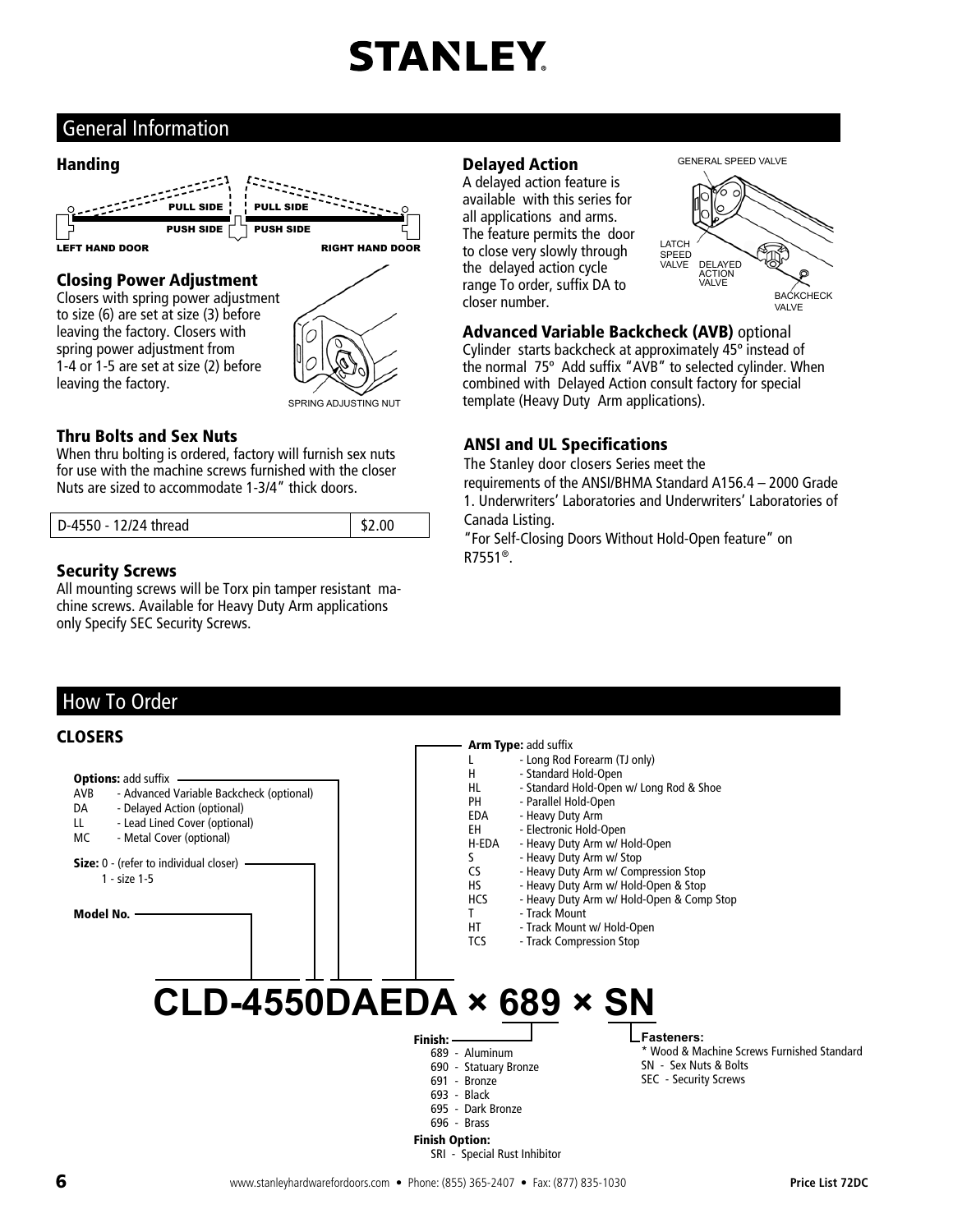Low Energy Operators (Non-handed)





4 1/2" Square



Jamb



Touchless



433





### D-4990 Low Energy Operators and Accessories

For additional switch plates available contact your local dormakaba USA representative.

| <b>DESCRIPTION</b>                                                                                                | <b>Product No.</b> | <b>List Price</b> |
|-------------------------------------------------------------------------------------------------------------------|--------------------|-------------------|
| 8R-D-4990 Series - Push Side Mount (includes arm assembly) D-4990                                                 |                    | 4,770             |
| 8R-D-4990T Series - Pull Side Mount (includes arm assembly) D-4990T                                               |                    | 4973              |
| <b>Arm Assemblies</b>                                                                                             |                    |                   |
| Used with D-4990 only                                                                                             | A45-501L           | 124               |
| Used with D-4990T only                                                                                            | A45-507T           | 203               |
| Optional Power Supply 24VDC @ 0.5A                                                                                | PS-490             | 75                |
| <b>6" Round Stainless Steel Plate</b>                                                                             |                    |                   |
| Handicap logo and Push-to-Open text                                                                               | CL2216             | 272               |
| 6" round surface mount box                                                                                        | CL2220             | 117               |
| 6" round weather ring                                                                                             | CL2223             | 24                |
| 4 3/4" Square Stainless Steel Plate                                                                               |                    |                   |
| Handicap logo and Push-to-Open text                                                                               | CL2102             | 256               |
| 4-3/4" square surface mount box                                                                                   | CL2236             | 117               |
| 4 1/2" Square Stainless Steel Plate                                                                               |                    |                   |
| Handicap logo and Push-to-Open text                                                                               | CL4163             | 246               |
| 4 1/2" square surface mount box                                                                                   | CL4638             | 117               |
| <b>Jamb Stainless Steel Plate</b>                                                                                 |                    |                   |
| Handicap logo and Push-to-Open text                                                                               | CL2055             | 201               |
| Surface mount box                                                                                                 | CL2245             | 38                |
| Dual Push Plate "Vestibule Plate"                                                                                 |                    |                   |
| Vestibule plate with text, logo and arrows                                                                        | CL2388             | 393               |
| <b>Touchless Push Plates</b>                                                                                      |                    |                   |
| Touchless push plate fits single/double gang box                                                                  | CL2025             | 408               |
| Radio Control 433 Transmitters / 433 Receiver                                                                     |                    |                   |
| Digital transmitter 433MHz w/flag conn 9v battery (1 button)                                                      | CL4490             | 267               |
| 433 MHz digital receiver                                                                                          | CL4485             | 292               |
| <b>Push Plate Posts</b>                                                                                           |                    |                   |
| Silver - mounting post for stainless steel push plates*                                                           | CL2248             | 549               |
| Black - mounting post for stainless steel push plates*                                                            | CL2247             | 530               |
| Bronze - mounting post for stainless steel push plates*                                                           | CL2249             | 549               |
| *For use with 4 1/2" square plates part # CL4163                                                                  |                    |                   |
| <b>Push Plate Packages</b>                                                                                        |                    |                   |
| Includes (2) CL4163 Text & Logo plates, (2) CL4638 boxes,                                                         | CL4976             | 1,495             |
| (2) CL4490 (9volt) Transmitters, (1) CL4485 Receiver                                                              |                    |                   |
| Includes (2) CL4163 Text & Logo plates, (2) CL4638 boxes,<br>HARD WIRED SOLUTION ONLY                             | CL4977             | 705               |
| Includes (2) CL2102 Text & Logo plates, (2) CL2236 boxes,                                                         | CL4980             | 1,493             |
| (2) CL4490 (9 volt) Transmitters, (1) CL4485 Receiver                                                             |                    |                   |
| Includes (2) CL2102 Text & Logo plates, (2) CL2236 boxes,<br>HARD WIRED SOLUTION ONLY                             | CL4981             | 705               |
| Includes (2) CL2216 Text & Logo Plates, (2) CL220 boxes,<br>(2) CL4490 (9 volt) Transmitters, (1) CL4485 Receiver | CL4990             | 1,526             |
| Includes (2) CL2216 Text & Logo Plates, (2) CL220 boxes,<br>HARD WIRED SOLUTION ONLY                              | CL4991             | 522               |
| <b>LOW ENERGY OPERATOR</b>                                                                                        | Weight             |                   |
| D-4990 / D-4990T                                                                                                  | 40 lbs.            |                   |
| To Order: Specify: 8R-D-4990 $\times$ 628. Accessories ordered separate.                                          |                    |                   |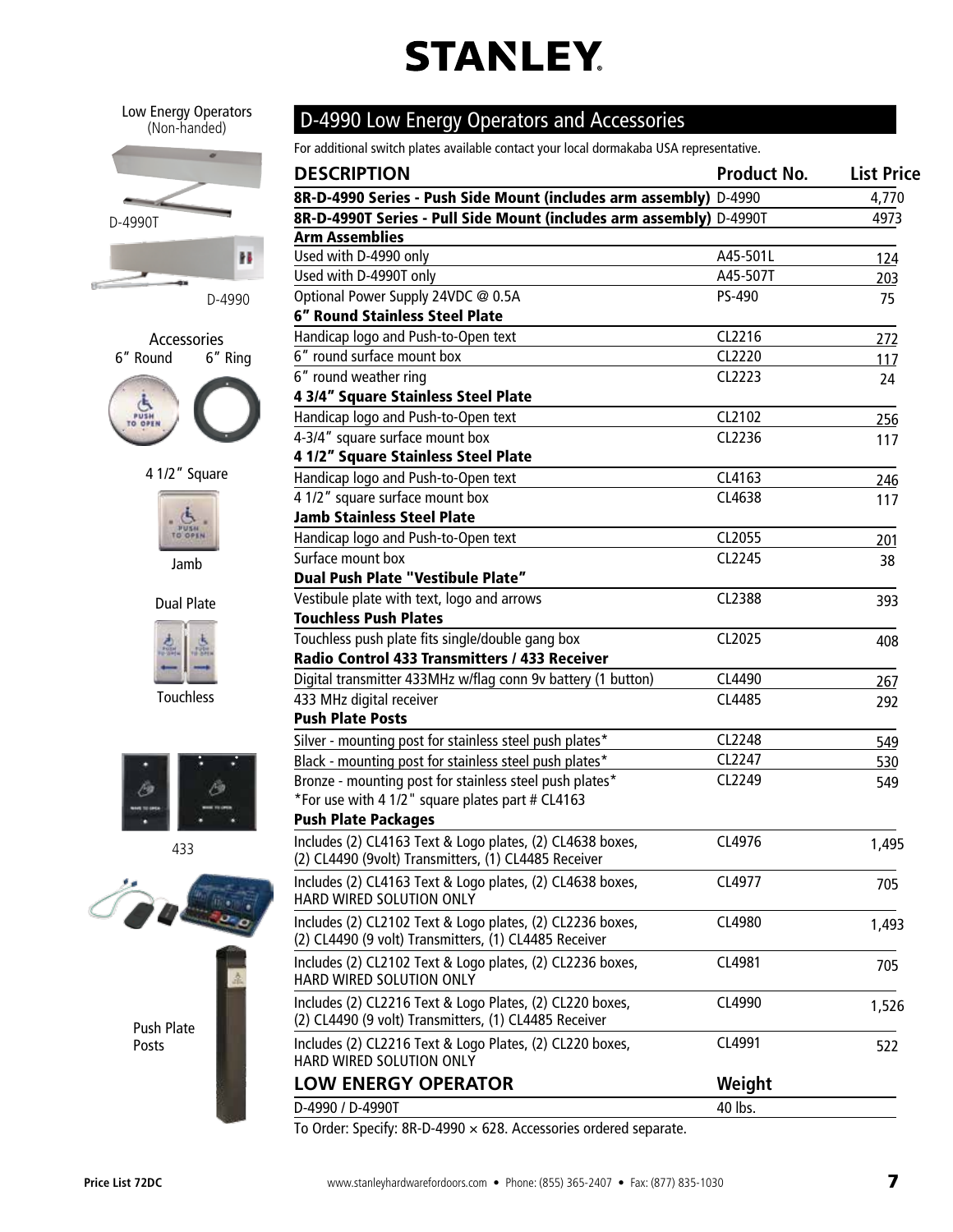### QUOTING & ORDERING

Price quotations are based on one (1) shipment to one (1) location, and are valid as identified in the quote but in no case longer than one year from the date of the quote. All exceptions will be evaluated on an individual basis.

All quotation requests will be provided by the dormakaba USA Inc. ("dormakaba USA") Representative where the project is located.

QUOTING PROCESS AND PROCEDURES: The following information is necessary to secure a price quotation from dormakaba USA.

- Distributor Name • Bid Date
- Distributor Location
- Architects Name, Phone Number and Architects Location
- Distributor Contact Name and Phone Number
- Specification Writer Name, Phone Number and Location
- Distributor e-mail contact • Project Name • Project Location
- Competitive Influence / Specification
- List of materials to be quoted

Every attempt will be made by dormakaba USA to provide the price quotation in a timely manner. Upon completion, you will receive a copy of the quotation which will also include a valid quotation number. Once the project is secured, a copy of the quotation must accompany your purchase order and be forwarded to dormakaba USA Customer Service Department in Indianapolis for processing.

NON-STANDARD PRODUCT REQUEST: Please contact your dormakaba USA Representative to complete a Non-Standard Product Request Form.

All requests should be submitted to the following email address: Email: **product.request.us@dormakaba.com**

Upon receipt of a special order request, dormakaba USA will review the configuration and determine if dormakaba USA is capable of making the special order product and will provide a response to the customer. If dormakaba USA is able to make the special order product, dormakaba USA will provide a specific sku/configuration to the customer for the special order product. This sku/configuration must be identified on all Purchase Orders. In addition, the Purchase Order must be marked as a "Special Order".

**ORDERING:** The following information is required for dormakaba USA to successfully process any order:

- Itemized Purchase Order (PO)
- dormakaba USA Approved Quote

Please send all orders to BAS-orderentry.us@dormakaba.com or by fax to 877-835-1030

NOTE: For detailed information on how to place an order for dormakaba USA products as well as BEST masterkey services please see the detailed section regarding "Best Ordering".

ADD ON ORDERS FOR QUOTED PROJECTS: To place an add-on order from a quoted project the Distributor must include the original quote, PO number and/or dormakaba USA's original order number. Add-On orders will be accepted for a period one (1) year from the original order date. Add-On orders received that are outside of the aforementioned period will be forwarded to the dormakaba USA Representative for re-quote.

STOCKING ORDERS: All orders for stock replenishment should be marked as "Stock" and indicate a "Ship To" address that coincides with the stocking Distributor warehouse location.

INCOMPLETE ORDER PROCESS: All orders are screened upon receipt for complete information. If an order is received incomplete, dormakaba USA Customer Service will make one (1) attempt to contact a Distributor directly for the missing requirements. If the information is not made available to dormakaba USA at that time the order will be referred to the local dormakaba USA Representative for resolution. All incomplete orders will be cancelled if not resolved after fourteen (14) calendar days.

PRICE DISCREPANCY PROCESS: All entered orders are reviewed by dormakaba USA Customer Service for accuracy and pricing consistency between the Distributor and dormakaba USA. Any order determined by dormakaba USA, in its sole and absolute discretion, to have a value greater than the Total Price shown on the Distributor purchase order will be held by dormakaba USA for a Price Discrepancy. dormakaba USA quotes are also reviewed to ensure that they are complete, approved, and match the PO. Due to pricing sensitivity, all price discrepancies must be resolved exclusively by your dormakaba USA Representative.

**ORDER CANCELLATION/CHANGES: All requests for Order** Cancellations and Changes (Quantity, Shipping, Finish, Function, etc) should be sent directly to dormakaba USA Customer Service. Requests via phone will be accepted, but must be accompanied by a written request. Factory Order Number, PO Number, Account Info, and Detailed Changes must be clearly indicated. Change requests can be submitted via the following methods:

#### Email: **BAS-cshelp.us@dormakaba.com**  Fax: **1-877-835-1030**

All order cancellations or changes will be subject to a cancellation fee as defined in dormakaba USA's Terms and Conditions of Sale.

#### PRODUCTION SCHEDULING AND "DO NOT SHIP BEFORE"

REQUESTS: All orders are scheduled for production and shipping based on current production lead times and availability. Scheduling is completed only when an order is released from both credit and pricing review.

Exceptions to this policy are made only when the PO is clearly marked: "Do Not Ship Before" followed by the date. (Required Date, Expected Date, etc. do not apply) These orders will be scheduled to ship on or after the date listed.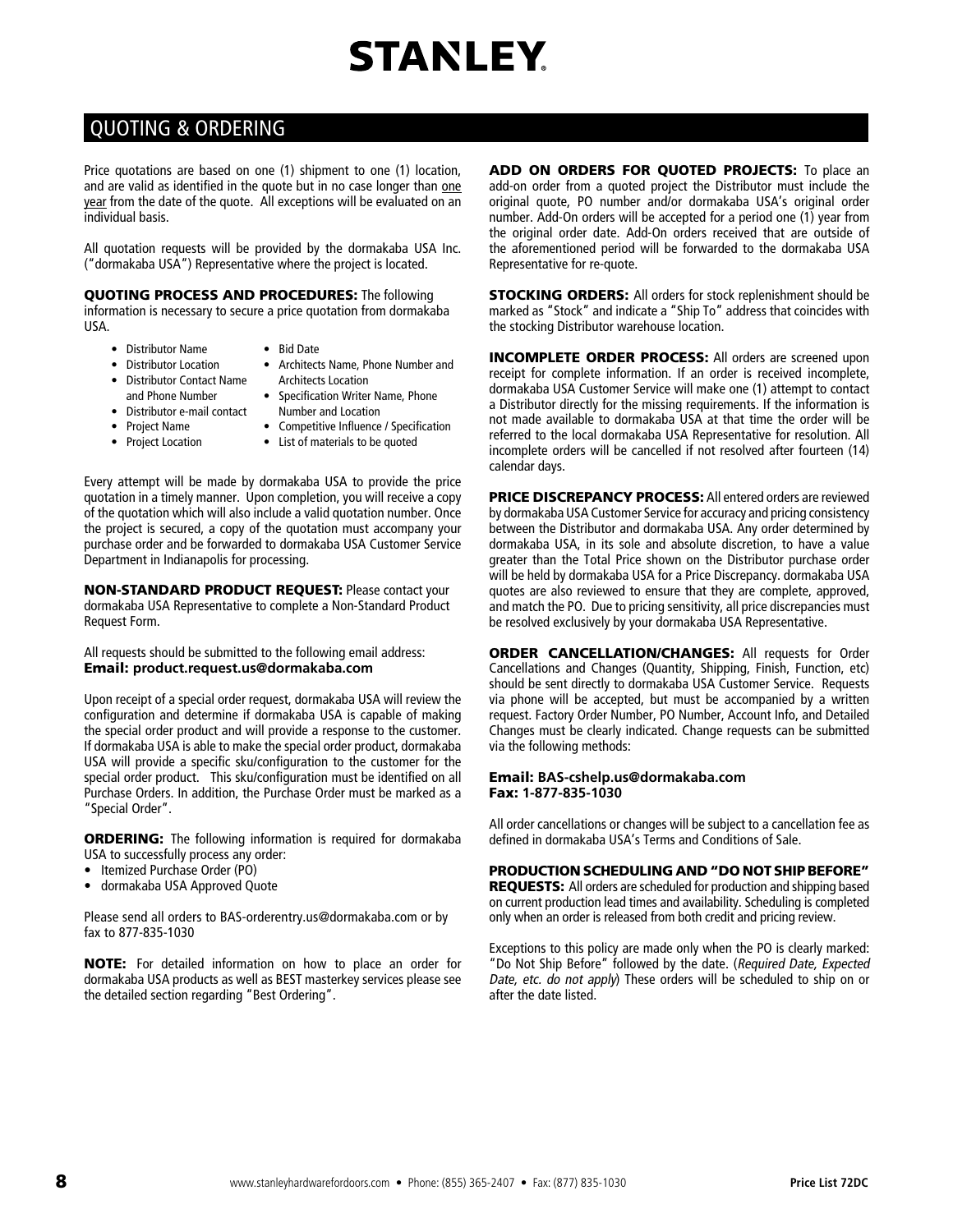

### QUOTING & ORDERING (continued)

Changes to "Do Not Ship Before" dates are required in writing and should be sent to: BAS-cshelp.us@dormakaba.com.

Be advised, orders not clearly marked with a "Do Not Ship Before" designation will be payable within normal terms from the actual shipment date.

#### EXPEDITE REQUESTS:

• Expedite requests will be reviewed and accommodated by dormakaba USA based on production lead times and availability.

- **Email**: BAS-expediterequest.us@dormakaba.com
- See the then current dormakaba USA Quick Ship Program for details.

WHOLESALE PURCHASE: Distributors are also free to utilize dormakaba USA's Authorized Wholesalers to purchase product. dormakaba USA does not make any guarantee of availability or pricing for purchases from an Authorized Wholesaler and the discounts afforded to Distributor by dormakaba USA shall not apply to purchases from an Authorized Wholesaler. The terms and conditions and price of product shall be as mutually agreed between Distributor and Wholesaler.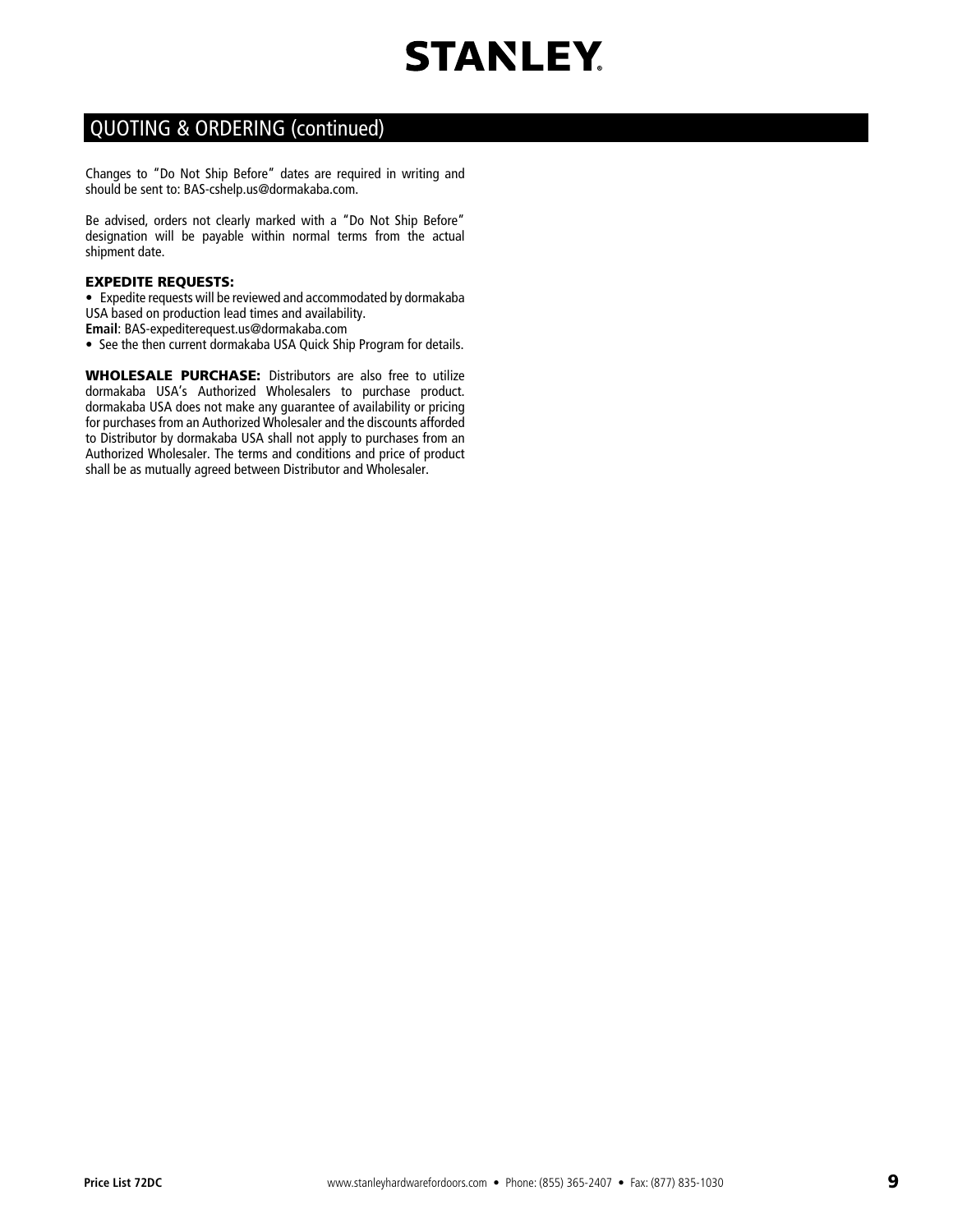### RETURNED AUTHORIZATION (RA)

RA REQUESTS: A Return Authorization Form ("RA") must be utilized to return defective products **still under warranty** or products deemed repairable by dormakaba USA Inc. ("dormakaba USA"). All products returned to dormakaba USA must have a correct Return Authorization (RA) number applied to the outside of the shipping carton. All products must be returned within sixty (60) calendar days of RA issue date. This process can take up to seven (7) days after product is received at dormakaba USA's factory. If a defective product presents a security risk, an advance replacement may be requested.

RA PROCESS: Requests for warranty related returns can be initiated by submitting an e-mail to

#### BAS-rgacreditgrp.us@dormakaba.com.

The RA Request Form must be completed entirely to process an RA. The following information will be needed:

- End User Name Sales Order Number
- Account Number Item Number
	-
- Contact Name Item Quantity
- Phone Number Description of the Problem
- Purchaser Order Number
- 1. Upon review and approval of the submitted RA request, a claim number is logged and provided back to the requestor by a dormakaba USA Team member.
- 2. Once a claim number is issued, this number should be noted on all references and communications regarding the applicable situation to ensure a claim is easily identified.
- 3. Defective product should be returned to the address below. The shipment must be marked with the approved RA claim number to ensure prompt processing and attention. All shipping charges prepaid by customer.

dormakaba USA Inc. Attn: Returns Department 6161 East 75th Street Indianapolis, IN 46250

- 4. When material is received at dormakaba USA's factory, dormakaba USA will assess and determine the nature of the defect.
- 5. Defective goods are replaced upon dormakaba USA's determination.
- 6. Credit for material and freight is issued only if deemed appropriate by dormakaba USA. If approved, credit is initiated and a credit memo is mailed to the Distributor within fifteen (15) business days.

#### PURCHASE ORDERS:

A Purchase Order (PO) will be required if the Product is:

- 1. Defective and not under warranty, or
- 2. An advance replacement is required without verification of whether the product is defective and under warranty.

Please send Purchase Orders to the following:

- Preferred Method e-mail:
	- BAS-rgacreditgrp.us@dormakaba.com
- Fax: 1-877-835-1030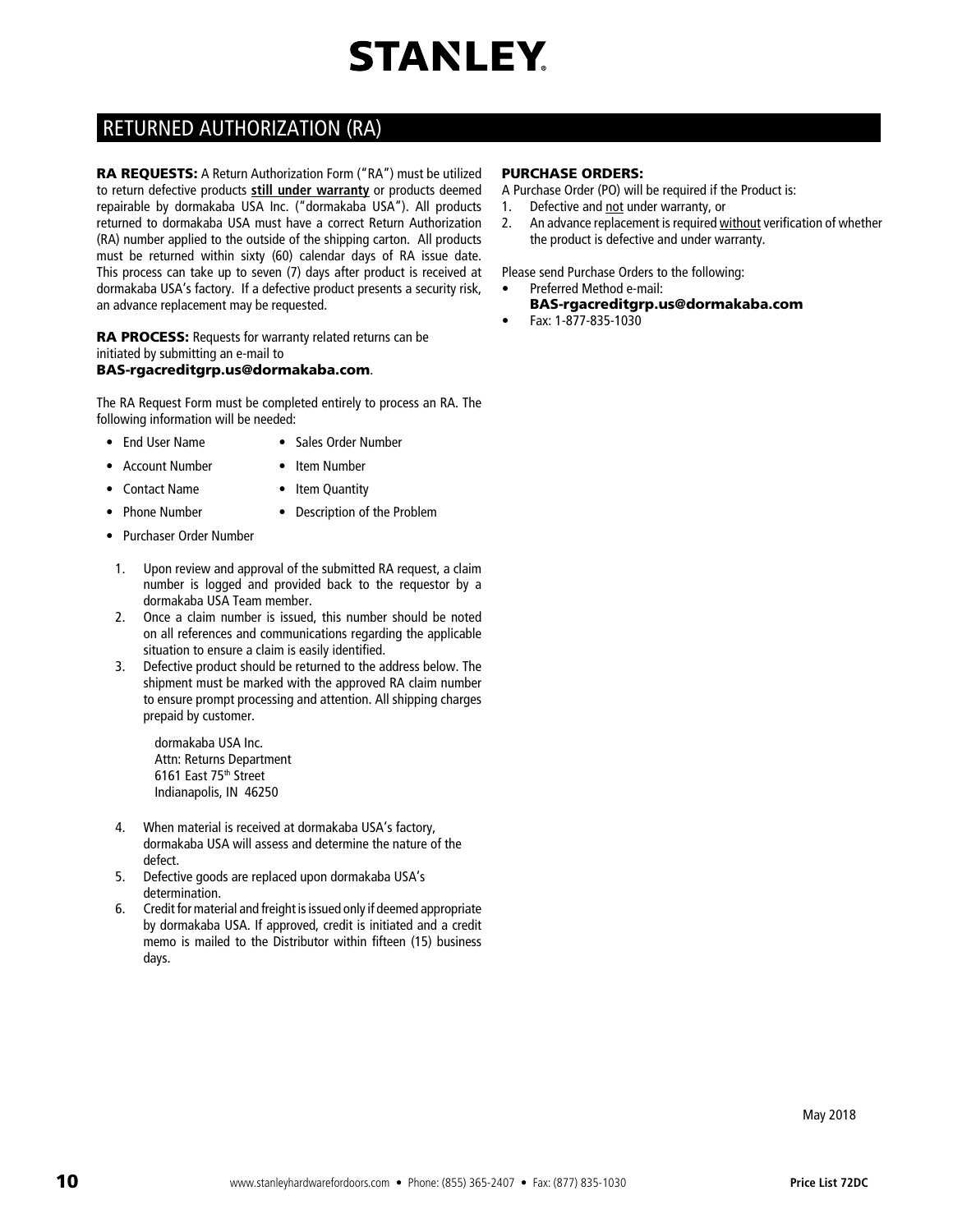### RETURNED AUTHORIZATION (RA) NON-WARRANTY FULFILLMENT ISSUES

RA POLICY: A Return Authorization Form ("RA") must be utilized to return products that are not defective and otherwise in a resalable condition. Only goods with an invoice date of less than one (1) year will be considered for a non-warranty related return. All materials returned to dormakaba USA Inc. ("dormakaba USA") for any reason (other than warranty), must have a correct RA number applied to the outside of the shipping carton. A thirty percent (30%) re-stocking charge (of the purchase price) will be applied to the Distributor's account for orders returned, including orders that were placed by customer in error. Transportation charges of returned goods must be prepaid by the Distributor. All goods must be returned within sixty (60) calendar days of RA issue date. All goods must be returned in original packaging and be in resalable condition. Product not returned in saleable condition is subject to disposal by dormakaba USA with no credit issued. Commercial Hardware items that are special made to order items will not be returned under any circumstances.

RA PROCESS: Requests for non-warranty related returns can be initiated by submitting an e-mail to BAS-rgacreditgrp.us@dormakaba.com.

The RA Request Form must be completed entirely to process an RA. The following information will be needed:

- Company Name Sales Order Number
- Account Number Item Number
- Contact Name Item Quantity
- Phone Number Description of the Problem
- Purchaser Order Number
- 1. Upon review and approval of the submitted RA request, a claim number is logged and provided back to the requestor by a dormakaba USA Team member:
- 2. Once a claim number is issued, this number should be noted on all references and communications concerning said RA.
- 3. Product should be returned to the address below. The shipment must be marked with the approved RA claim number to ensure prompt processing and attention. All shipping charges prepaid by customer.

dormakaba USA Inc. Attn: Returns Department 6161 East 75th Street Indianapolis, IN 46250

- 4. The RA will be processed once material is received at dormakaba USA's factory provided it is received in its original packaging and is in saleable condition.
- 5. Credit is issued to the Distributor account and a credit memo is mailed to the Distributor.

Any quality issues (missing parts, wrong parts, handing, finish, etc) should be submitted electronically to: BAS-rgacreditgrp.us@dormakaba.com or your Local dormakaba USA Representative.

Please reference your original Purchase Order (PO) Number, Factory Order Number, Distributor Account, Contact Information (E-mail/Fax), and include a detailed description of the issue.

1) ITEMS MISSING FROM A SHIPMENT: If you have signed your shipment short, dormakaba USA Customer Service will promptly issue a No Charge replacement order for the missing products.

If the shipment was not signed short but after review, dormakaba USA Customer Service determines (based on shipping weights, packing lists, etc) that the order was indeed shipped short, a No Charge replacement will be issued.

If dormakaba USA Customer Service cannot verify a shipping error, an advance replacement order will be entered, charged, and expedited to the Distributor. The quality issue will be forwarded to the Return Authorization Credit Group for resolution.

If it is determined that the item was omitted from the order due to a dormakaba USA order entry error, a change order will be entered and expedited for the missing products.

Please see price book for further detail.

2) **WRONG ITEMS RECEIVED** (parts, handing, function, finish, etc):

Advanced replacements will be issued for any wrong items received. **Such orders will be charged based on pricing/discounts from the original order.** The issue will be forwarded to dormakaba USA's Return Authorization Credit Group for resolution.

Any quality issue that is determined to be either a dormakaba USA order entry and/or manufacturing error will have an advanced replacement order entered and will be expedited. An RA will be issued to return the incorrect products. No re-stock fee will apply for dormakaba USA order entry and/or manufacturing errors.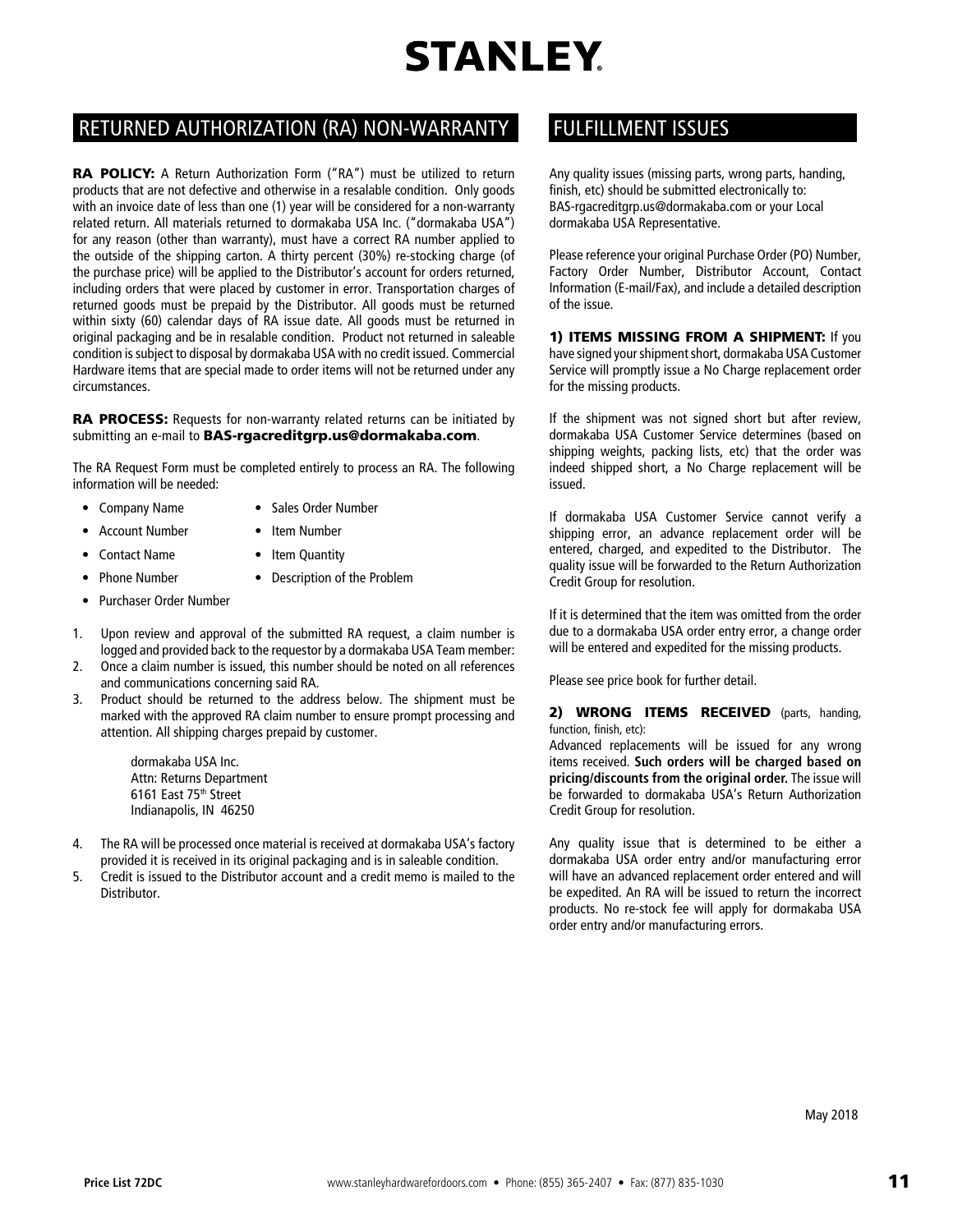### ORDER FORM

### dormakaba USA Inc.

Attn: **Door Closers Division 6161 East 75th Street Indianapolis, IN 46250** 

| Quantity | <b>Product Description</b> | Door Thickness | Finish |
|----------|----------------------------|----------------|--------|
|          |                            |                |        |
|          |                            |                |        |
|          |                            |                |        |
|          |                            |                |        |
|          |                            |                |        |
|          |                            |                |        |
|          |                            |                |        |
|          |                            |                |        |
|          |                            |                |        |
|          |                            |                |        |
|          |                            |                |        |
|          |                            |                |        |
|          |                            |                |        |
|          |                            |                |        |
|          |                            |                |        |
|          |                            |                |        |
|          |                            |                |        |
|          |                            |                |        |
|          |                            |                |        |
|          |                            |                |        |
|          |                            |                |        |
|          |                            |                |        |
|          |                            |                |        |
|          |                            |                |        |
|          |                            |                |        |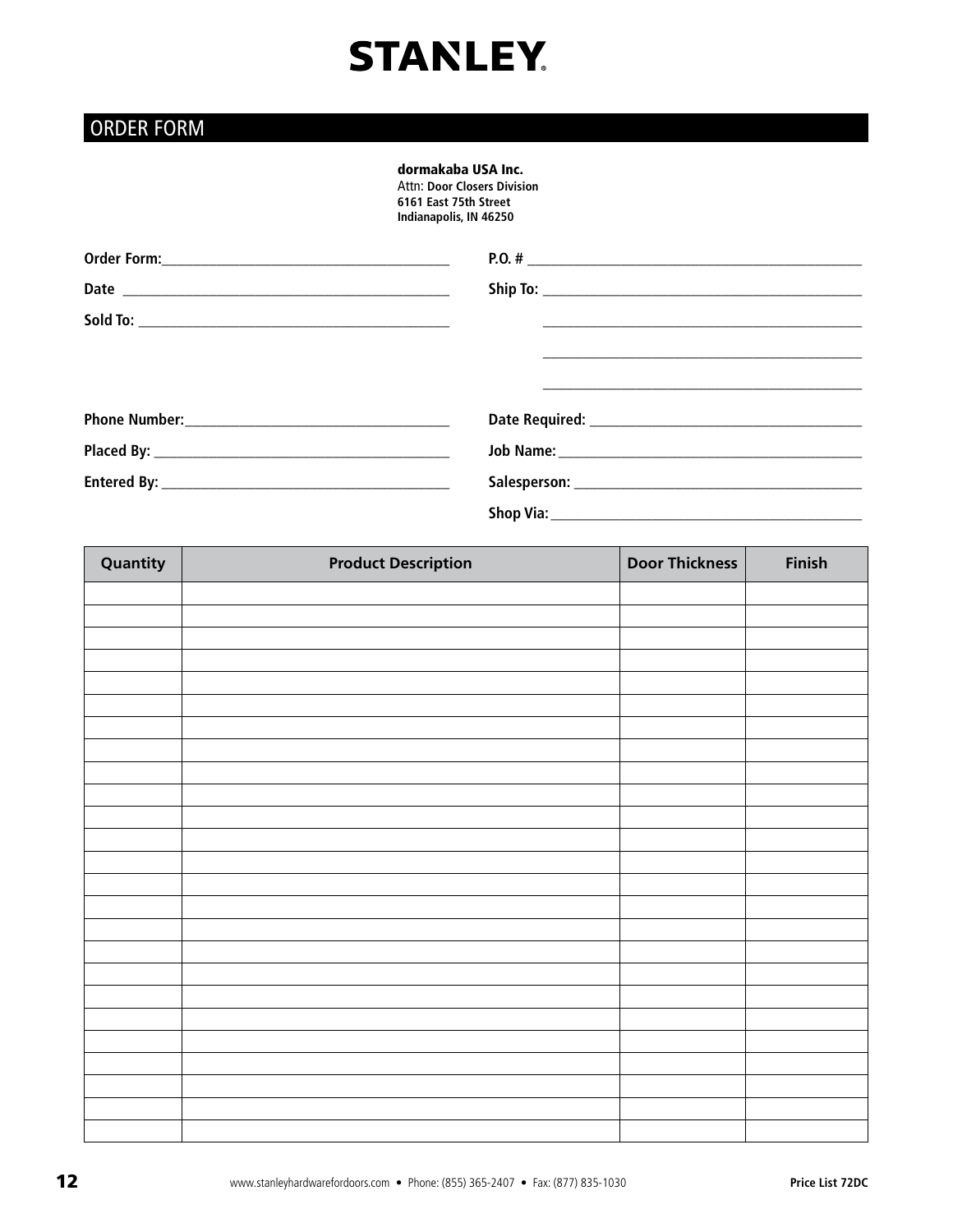### RETURN AUTHORIZATION FORM REQUEST

| □ Return for Credit<br><b>O</b> Return for Replacement |                                                                         |
|--------------------------------------------------------|-------------------------------------------------------------------------|
|                                                        |                                                                         |
|                                                        | <b>NATURE OF PROBLEM</b>                                                |
|                                                        |                                                                         |
|                                                        | <b>Manufacturing Defect</b>                                             |
|                                                        | <b>Warranty Evaluation</b>                                              |
|                                                        | <b>Missing Parts</b>                                                    |
|                                                        | <b>Wrong Material Received</b>                                          |
|                                                        | <b>Wrong Material Ordered</b>                                           |
|                                                        | <b>Wrong Quantity</b>                                                   |
|                                                        | <b>Return Inventory</b><br>$\Box$                                       |
|                                                        |                                                                         |
|                                                        | <b>NOTE:</b> All returns shall be subject to dormakaba USA Inc.'s       |
|                                                        | current Terms of Sale and Warranty as outlined in the price<br>catalog. |
| □ Ship Replacement Material to Address Above           | □ Ship Replacement Material to Address on Order                         |

### DETAILED DESCRIPTION OF DEFECT OR REASON FOR RETURN

| <b>RETURN MATERIAL</b> |          |                             |                            |
|------------------------|----------|-----------------------------|----------------------------|
| Line Item #            | Quantity | <b>Product Nomenclature</b> | <b>Product Description</b> |
|                        |          |                             |                            |
|                        |          |                             |                            |
|                        |          |                             |                            |
|                        |          |                             |                            |
|                        |          |                             |                            |
|                        |          |                             |                            |
|                        |          |                             |                            |
|                        |          |                             |                            |
|                        |          |                             |                            |
|                        |          |                             |                            |

\_\_\_\_\_\_\_\_\_\_\_\_\_\_\_\_\_\_\_\_\_\_\_\_\_\_\_\_\_\_\_\_\_\_\_\_\_\_\_\_\_\_\_\_\_\_\_\_\_\_\_\_\_\_\_\_\_\_\_\_\_\_\_\_\_\_\_\_\_\_\_\_\_\_\_\_\_\_\_\_\_\_\_\_\_\_\_\_\_\_\_\_\_\_\_\_\_\_\_\_\_\_\_\_\_\_\_\_\_\_\_\_

\_\_\_\_\_\_\_\_\_\_\_\_\_\_\_\_\_\_\_\_\_\_\_\_\_\_\_\_\_\_\_\_\_\_\_\_\_\_\_\_\_\_\_\_\_\_\_\_\_\_\_\_\_\_\_\_\_\_\_\_\_\_\_\_\_\_\_\_\_\_\_\_\_\_\_\_\_\_\_\_\_\_\_\_\_\_\_\_\_\_\_\_\_\_\_\_\_\_\_\_\_\_\_\_\_\_\_\_\_\_\_\_

\_\_\_\_\_\_\_\_\_\_\_\_\_\_\_\_\_\_\_\_\_\_\_\_\_\_\_\_\_\_\_\_\_\_\_\_\_\_\_\_\_\_\_\_\_\_\_\_\_\_\_\_\_\_\_\_\_\_\_\_\_\_\_\_\_\_\_\_\_\_\_\_\_\_\_\_\_\_\_\_\_\_\_\_\_\_\_\_\_\_\_\_\_\_\_\_\_\_\_\_\_\_\_\_\_\_\_\_\_\_\_\_

**Please e-mail completed form to BAS-rgacreditgrp.us@dormakaba.com or Fax to 1-877-835-1030**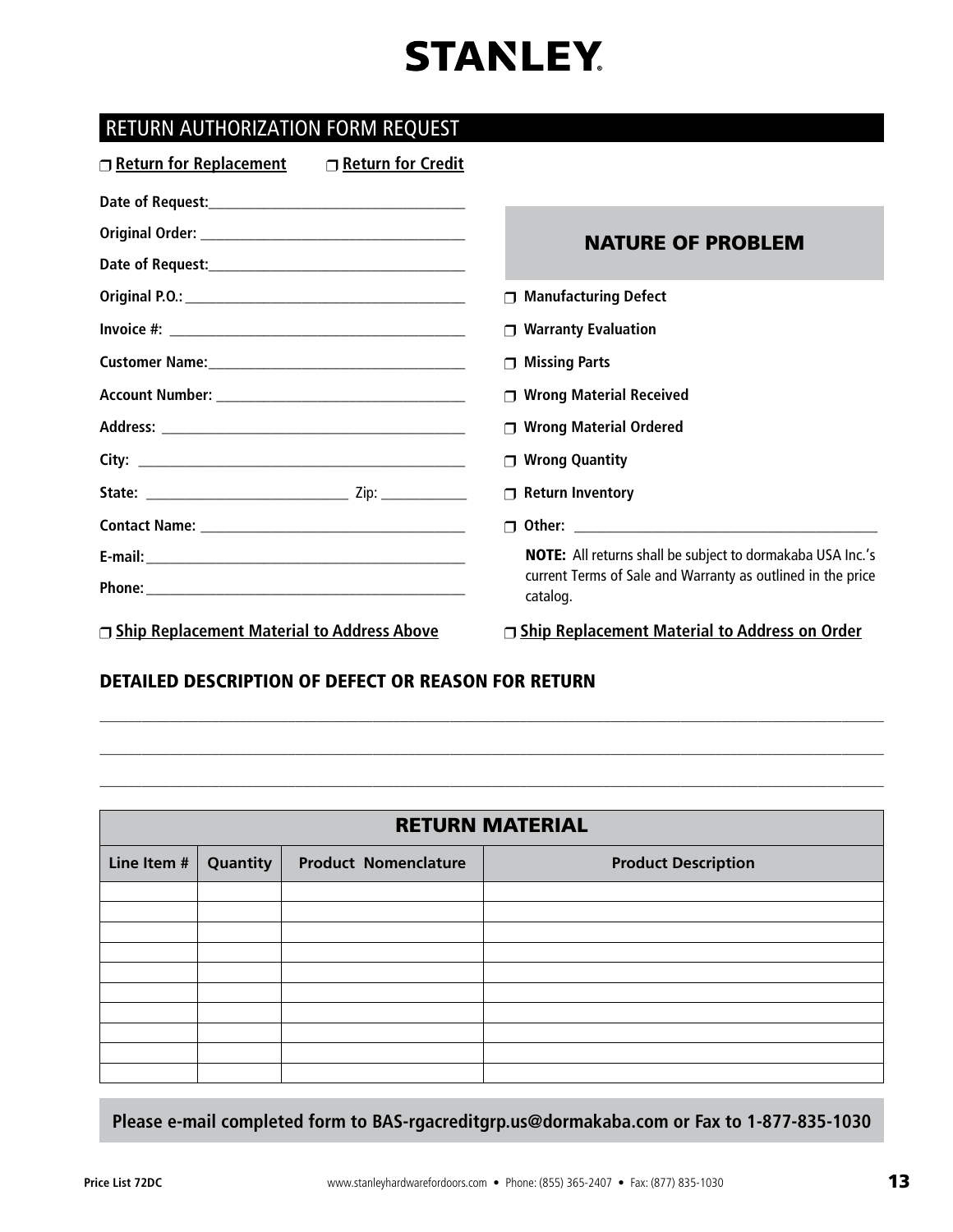| <b>Notes</b> |  |  |
|--------------|--|--|
|              |  |  |
|              |  |  |
|              |  |  |
|              |  |  |
|              |  |  |
|              |  |  |
|              |  |  |
|              |  |  |
|              |  |  |
|              |  |  |
|              |  |  |
|              |  |  |
|              |  |  |
|              |  |  |
|              |  |  |
|              |  |  |
|              |  |  |
|              |  |  |
|              |  |  |
|              |  |  |
|              |  |  |
|              |  |  |
|              |  |  |
|              |  |  |
|              |  |  |
|              |  |  |
|              |  |  |
|              |  |  |
|              |  |  |
|              |  |  |
|              |  |  |
|              |  |  |
|              |  |  |
|              |  |  |
|              |  |  |
|              |  |  |
|              |  |  |
|              |  |  |
|              |  |  |
|              |  |  |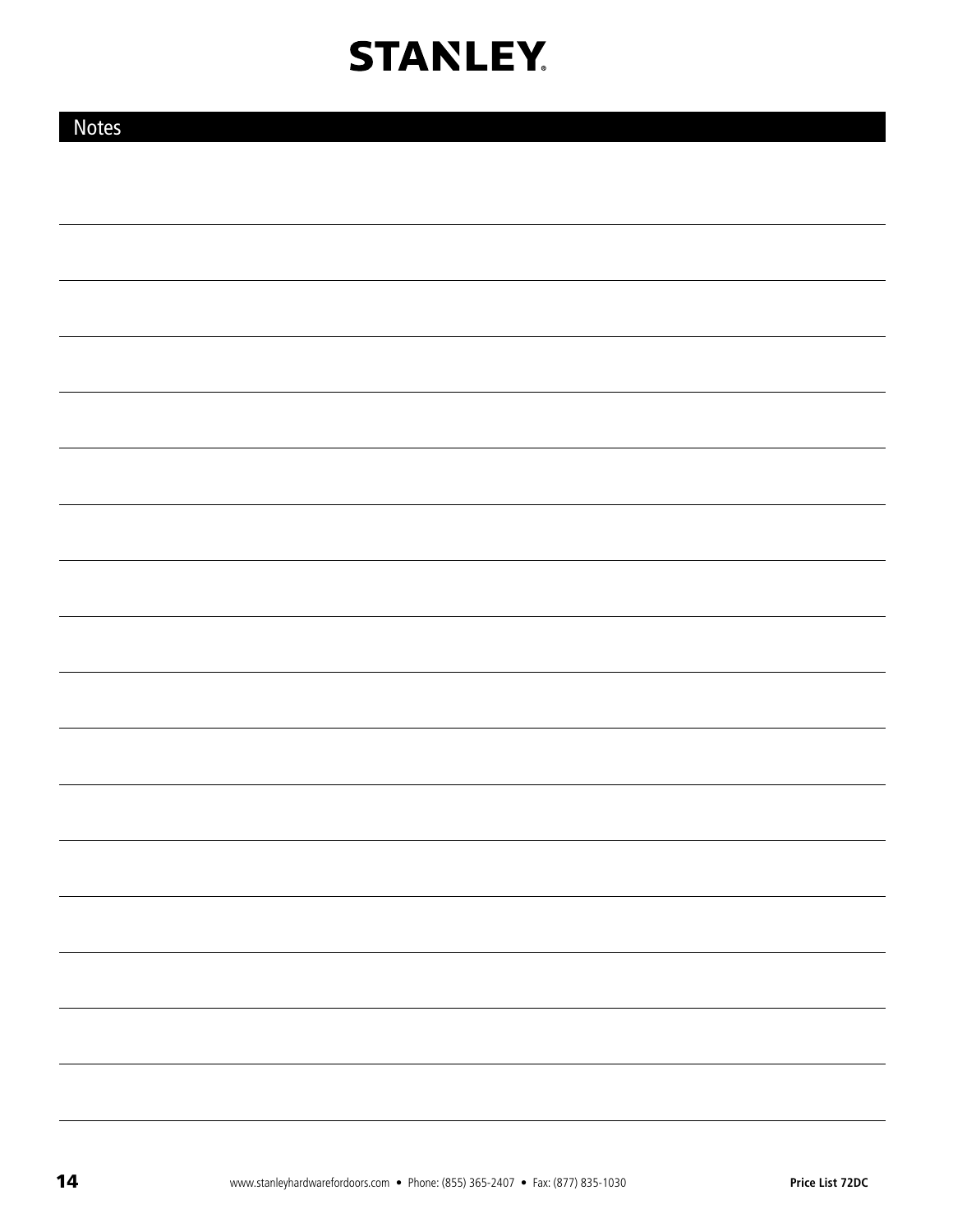| <b>Notes</b> |  |
|--------------|--|
|              |  |
|              |  |
|              |  |
|              |  |
|              |  |
|              |  |
|              |  |
|              |  |
|              |  |
|              |  |
|              |  |
|              |  |
|              |  |
|              |  |
|              |  |
|              |  |
|              |  |
|              |  |
|              |  |
|              |  |
|              |  |
|              |  |
|              |  |
|              |  |
|              |  |
|              |  |